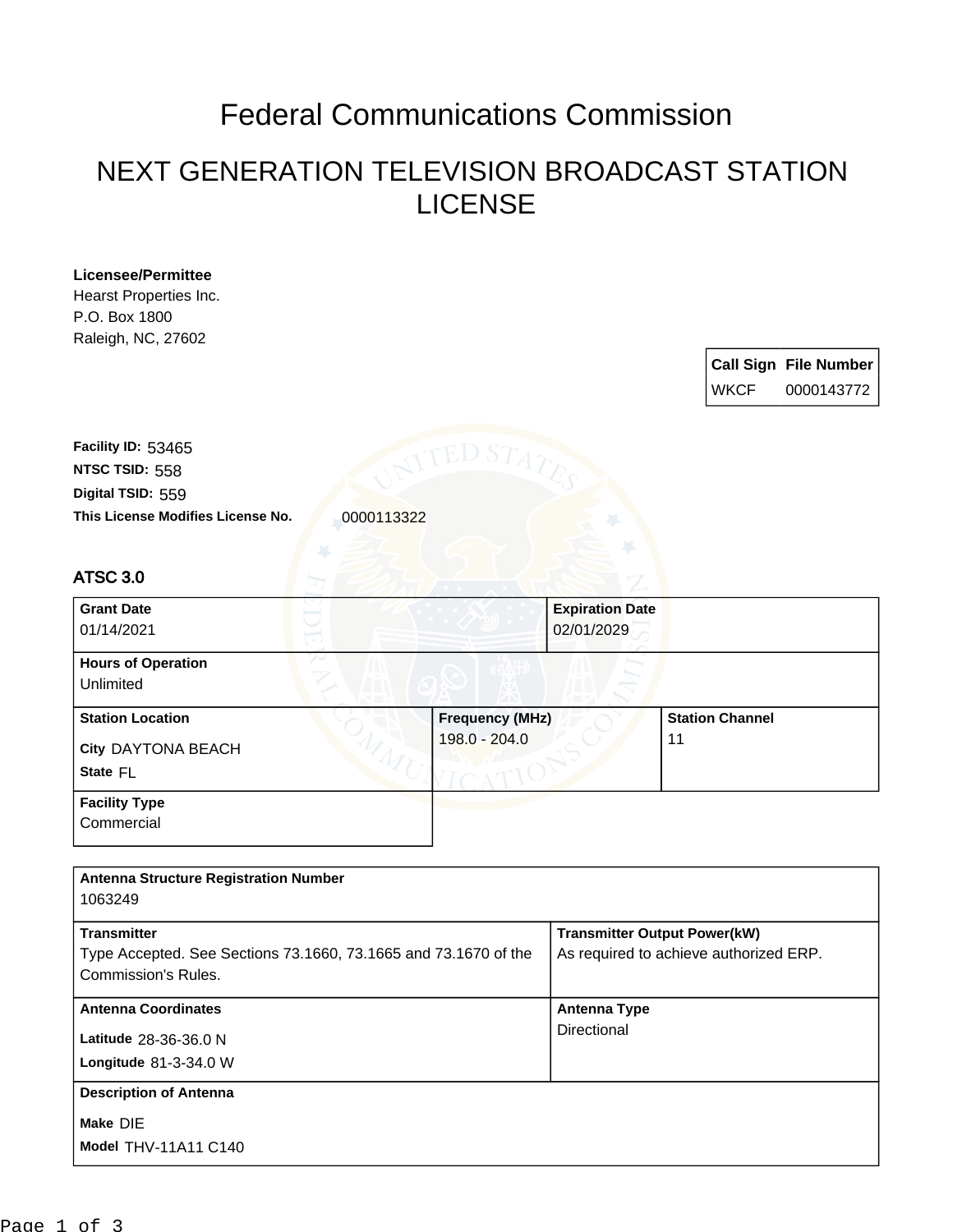| Antenna Beam Tilt (Degrees Electrical)                          | Antenna Beam Tilt (Degrees Mechanical @           |
|-----------------------------------------------------------------|---------------------------------------------------|
| 0.95                                                            | <b>Degrees Azimuth)</b>                           |
|                                                                 | Not Applicable                                    |
| <b>Major Lobe Directions</b>                                    | <b>Maximum Effective Radiated Power (Average)</b> |
| 325.0                                                           | 64.6 kW                                           |
|                                                                 | 18.10 DBK                                         |
|                                                                 |                                                   |
| <b>Height of Radiated Center Above Ground (Meters)</b>          | <b>Height of Radiated Center Above Mean Sea</b>   |
| 506                                                             | Level (Meters)                                    |
|                                                                 | 522.0                                             |
| <b>Height of Radiated Center Above Average Terrain (Meters)</b> | <b>Overall Height of Antenna Structure Above</b>  |
| 512.4                                                           |                                                   |
|                                                                 | <b>Ground (Meters)</b>                            |
|                                                                 | See the registration for this antenna structure.  |

| <b>Waivers/Special Conditions</b>                    | eed S $T_A$                             |                                      |                              |                                |
|------------------------------------------------------|-----------------------------------------|--------------------------------------|------------------------------|--------------------------------|
| <b>ATSC 1.0</b>                                      |                                         |                                      | <b>WKCF</b>                  | Call Sign Facility ID<br>53465 |
| <b>Grant Date</b><br>05/06/2021                      |                                         | <b>Expiration Date</b><br>02/01/2029 |                              |                                |
| <b>Hours of Operation</b><br>Unlimited               |                                         |                                      |                              |                                |
| <b>Station Location</b><br>City CLERMONT<br>State FL | <b>Frequency (MHz)</b><br>524.0 - 530.0 |                                      | <b>Station Channel</b><br>23 |                                |
| <b>Facility Type</b><br>Commercial                   |                                         |                                      |                              |                                |

| <b>Antenna Structure Registration Number</b><br>1212124                                                      |                                                                               |  |  |
|--------------------------------------------------------------------------------------------------------------|-------------------------------------------------------------------------------|--|--|
| <b>Transmitter</b><br>Type Accepted. See Sections 73.1660, 73.1665 and 73.1670 of the<br>Commission's Rules. | <b>Transmitter Output Power(kW)</b><br>As required to achieve authorized ERP. |  |  |
| <b>Antenna Coordinates</b><br>Latitude 28-35-12.6 N<br>Longitude $81-4-57.5$ W                               | Antenna Type<br>Directional                                                   |  |  |